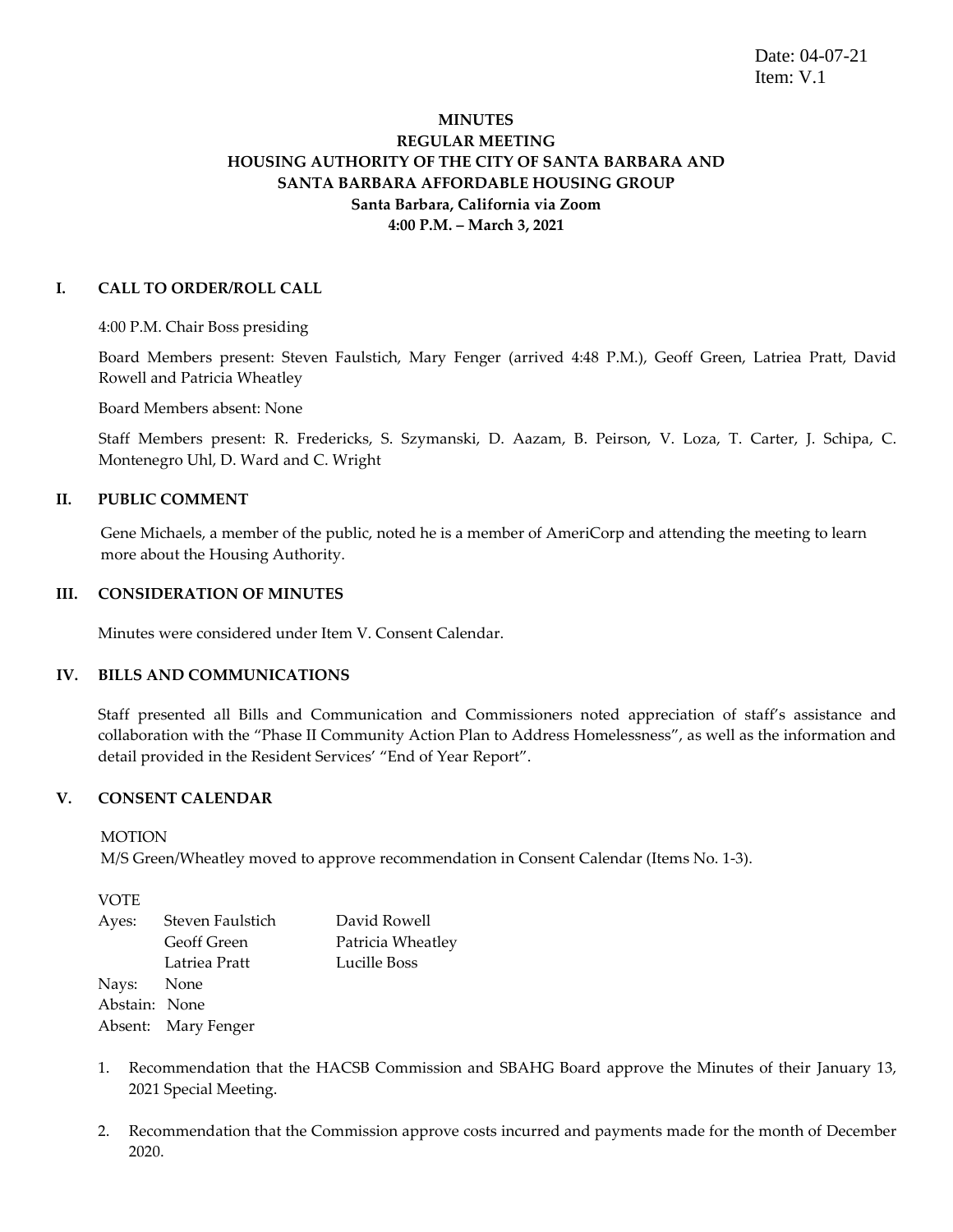> 3. Recommendation that the Commission review and order filed the quarterly investment report for quarter ended December 31, 2020.

# **VI. REPORT OF EXECUTIVE DIRECTOR**

1. Recommendation that the Commission receive a verbal report on the status of developments in planning and/or under construction.

SPEAKERS Staff: R. Fredericks, D. Aazam

Mr. Aazam provided a report on the Authority's developments currently in planning. He noted the LIHTC application is to be submitted by March 8, 2021 to CTCAC for Vera Cruz Village at 116 E. Cota St. There will be a virtual community meeting for the proposed development of the Authority's property located at 200 N. La Cumbre Rd. on March 11 at 5:30 PM. Staff provided an PowerPoint presentation with an overview of the planning for the Carrillo/Castillo lot, currently used as a commuter lot owned by the City of Santa Barbara and proposed for moderate income, workforce housing. Staff presented a recap of the steps taken to date and architect renderings. Mr. Aazam noted it was determined in working with the potential private investor, the project is not financially feasible with 100% moderate income residents. Instead, staff are proposing the following three scenarios: a mix of moderate and middle income residents, 100% middle income residents or 100% low income residents (in order to obtain tax credit funding). Staff noted the next steps included providing these alternatives to City Council. Mr. Szymanski added the rental rates would be below market. Mr. Aazam noted the underground storage tanks need more investigating which will not happen until the Authority has a secure deal. Commissioner Faulstich inquired about the market rent for typical unit and middle/moderate rent amounts. Mr. Aazam noted the City has their own modified rents, and the Authority's are higher. Secretary Fredericks noted our rent amounts are above City's but below market (for example, City's one-bedroom rate is \$1756/month and the Authority's is \$1900/month). Mr. Szymanski noted construction costs are unknown at this time.

### **VII. TREASURER'S REPORT**

1. Recommendation that the Commission adopt a resolution approving the Authority's proposed consolidated operating budget for the fiscal year ending March 31, 2022.

DOCUMENTS

• February 23, 2021 Executive Director's Report prepared by Finance Director

SPEAKERS Staff: R. Fredericks, B. Peirson

### MOTION

M/S Rowell/Green moved to adopt Resolution No. 2750, of the Housing Authority of the City of Santa Barbara, approving the Authority's proposed consolidated operating budget for the fiscal year ending March 31, 2022.

| Ayes: | Steven Faulstich   | David Rowell      |
|-------|--------------------|-------------------|
|       | Mary Fenger        | Patricia Wheatley |
|       | <b>Geoff Green</b> | Lucille Boss      |
|       | Latriea Pratt      |                   |
| Nays: | None               |                   |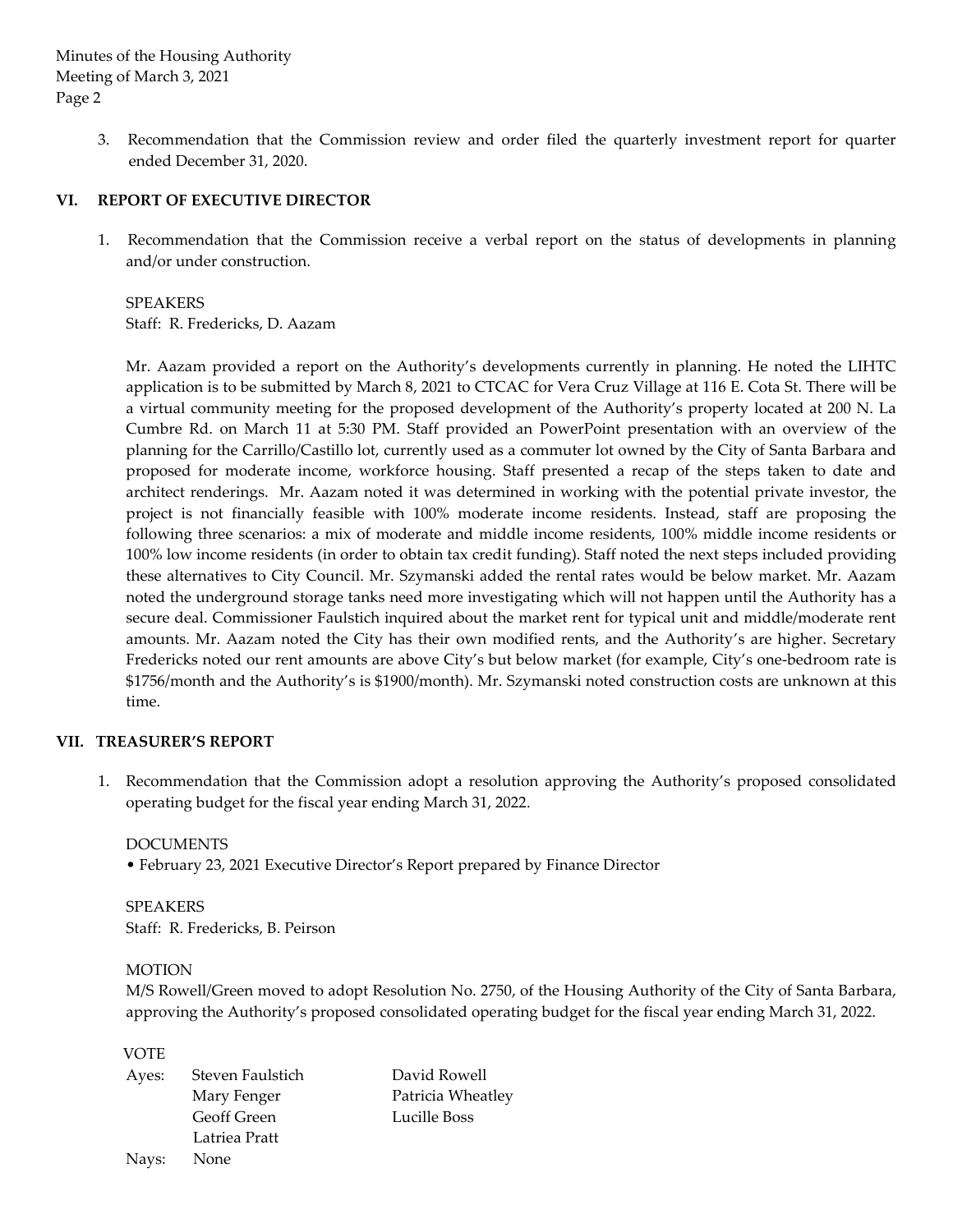Abstain: None Absent: None

2. Recommendation that the Board of Directors approve the proposed operating budget for the fiscal year ending March 31, 2022.

#### DOCUMENTS

• February 23, 2021 Executive Director's Report prepared by Finance Director

SPEAKERS Staff: R. Fredericks, B. Peirson

#### MOTION

M/S Green/Faulstich moved approve the proposed operating budget for the fiscal year ending March 31, 2022.

### VOTE

| Ayes:         | Steven Faulstich   | David Rowell      |
|---------------|--------------------|-------------------|
|               | Mary Fenger        | Patricia Wheatley |
|               | <b>Geoff Green</b> | Lucille Boss      |
|               | Latriea Pratt      |                   |
| Nays: None    |                    |                   |
| Abstain: None |                    |                   |
| Absent: None  |                    |                   |

3. Recommendation that the Commission review and order filed the quarterly financial statements for the Housing Authority of the City of Santa Barbara for the quarter ended December 31, 2020.

### DOCUMENTS

• February 22, 2021 Executive Director's Report prepared by Finance Director

SPEAKERS Staff: R. Fredericks, B. Peirson

### MOTION

M/S Green/Wheatley moved to approved and order filed the quarterly financial statements for the Housing Authority of the City of Santa Barbara for the quarter ended December 31, 2020.

| Ayes:         | Steven Faulstich | David Rowell      |
|---------------|------------------|-------------------|
|               | Mary Fenger      | Patricia Wheatley |
|               | Geoff Green      | Lucille Boss      |
|               | Latriea Pratt    |                   |
| Nays: None    |                  |                   |
| Abstain: None |                  |                   |
| Absent: None  |                  |                   |

- 4. Recommendation that the Board review and order filed the quarterly financial statements for the Santa Barbara Affordable Housing Group for the quarter ended December 31, 2020. DOCUMENTS
	- February 22, 2021 Executive Director's Report prepared by Finance Director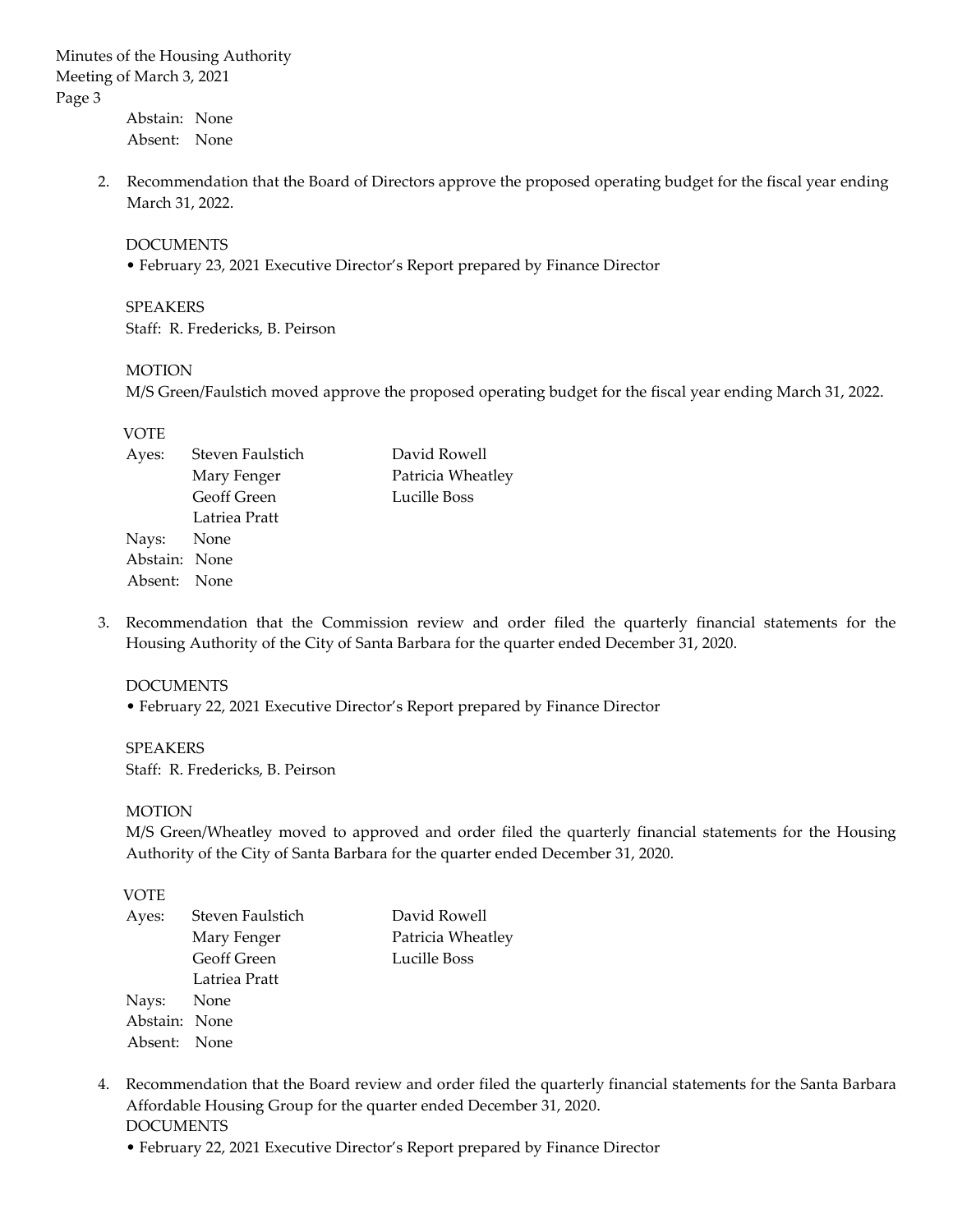> SPEAKERS Staff: R. Fredericks, B. Peirson

# **MOTION**

M/S Green/Rowell moved to approve and order filed the quarterly financial statements for the Santa Barbara Affordable Housing Group for the quarter ended December 31, 2020.

# VOTE

| Ayes:         | Steven Faulstich   | David Rowell      |
|---------------|--------------------|-------------------|
|               | Mary Fenger        | Patricia Wheatley |
|               | <b>Geoff Green</b> | Lucille Boss      |
|               | Latriea Pratt      |                   |
| Nays: None    |                    |                   |
| Abstain: None |                    |                   |
| Absent: None  |                    |                   |

# **VIII. COMMITTEE REPORT** – None

### **IX. UNFINISHED BUSINESS** – None

#### **X. NEW BUSINESS**

1. Recommendation that the Commission adopt a resolution authorizing the destruction of certain records held by the Finance, Housing Management, Resident Services and Property, Development & Administration Departments.

### DOCUMENTS

• February 16, 2021 Executive Director's Report prepared by Office Assistant II

**SPEAKERS** Staff: R. Fredericks

#### MOTION

M/S Rowell/Green moved to adopt Resolution No. 2751, of the Housing Authority of the City of Santa Barbara, authorizing the destruction of certain records held by the Finance, Housing Management, Resident Services and Property, Development & Administration Departments.

### VOTE

| Ayes:         | Steven Faulstich   | David Rowell      |
|---------------|--------------------|-------------------|
|               | Mary Fenger        | Patricia Wheatley |
|               | <b>Geoff Green</b> | Lucille Boss      |
|               | Latriea Pratt      |                   |
| Nays: None    |                    |                   |
| Abstain: None |                    |                   |
| Absent: None  |                    |                   |

2. Recommendation that the Commission adopt a resolution approving (1) the Authority's purchase of the property at a price not to exceed \$6,000 plus existing debt and closing costs; and (2) make a determination that the acquisition of the subject property is exempt from the California Environmental Quality Act (CEQA) and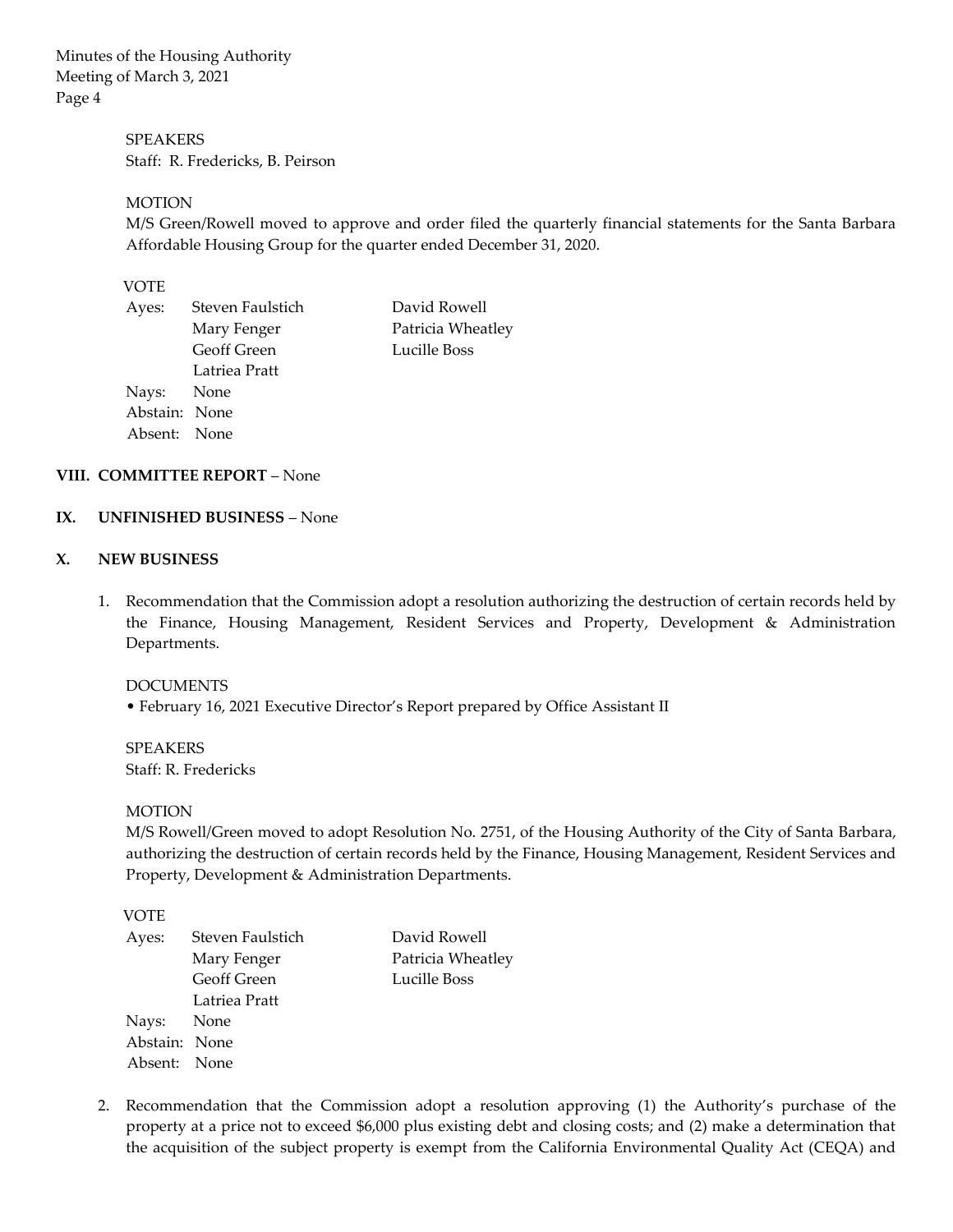> that the Executive Director is directed to file a Notice of Exemption with respect to CEQA with the Santa Barbara County.

### DOCUMENTS

• February16, 2021 Executive Director's Report prepared by Property, Development and Administration Director

# SPEAKERS

Staff: R. Fredericks, D. Aazam

#### **MOTION**

M/S Green/Pratt moved to adopt Resolution No. 2752, of the Housing Authority of the City of Santa Barbara, authorizing (1) the Authority's purchase of real property known as El Carrillo Apartments located at 315 West Carrillo Street at a price not to exceed \$6,000 plus existing debt and closing costs; and (2) make a determination that the acquisition of the subject property is exempt from the California Environmental Quality Act (CEQA) and that the Executive Director is directed to file a Notice of Exemption with respect to CEQA with the Santa Barbara County.

#### VOTE

| Ayes:         | Steven Faulstich | David Rowell      |
|---------------|------------------|-------------------|
|               | Mary Fenger      | Patricia Wheatley |
|               | Geoff Green      | Lucille Boss      |
|               | Latriea Pratt    |                   |
| Nays: None    |                  |                   |
| Abstain: None |                  |                   |
| Absent: None  |                  |                   |

3. Recommendation that: (1) the Housing Authority Commission adopt a resolution confirming, among other things, a loan commitment of up to \$900,000 in financing to 116 East Cota Street Associates, L.P. for the development of Vera Cruz Village, a 29-unit apartment building for low income residents; and (2) the SBAHG Board of Directors adopt a resolution, approving SBAHG's participation in the project as project developer.

DOCUMENTS

• February 24, 2021 Executive Director's Report prepared by Property, Development and Administration Director

SPEAKERS Staff: R. Fredericks, D. Aazam

### MOTION

M/S Green/Rowell moved to adopt Resolution No. 2753, of the Housing Authority of the City of Santa Barbara, authorizing, among other things, a loan commitment of up to \$900,000 in financing to 116 East Cota Street Associates, L.P. for the development of Vera Cruz Village, a 29-unit apartment building for low income residents.

| Ayes: | Steven Faulstich | David Rowell      |
|-------|------------------|-------------------|
|       | Mary Fenger      | Patricia Wheatley |
|       | Geoff Green      | Lucille Boss      |
|       | Latriea Pratt    |                   |